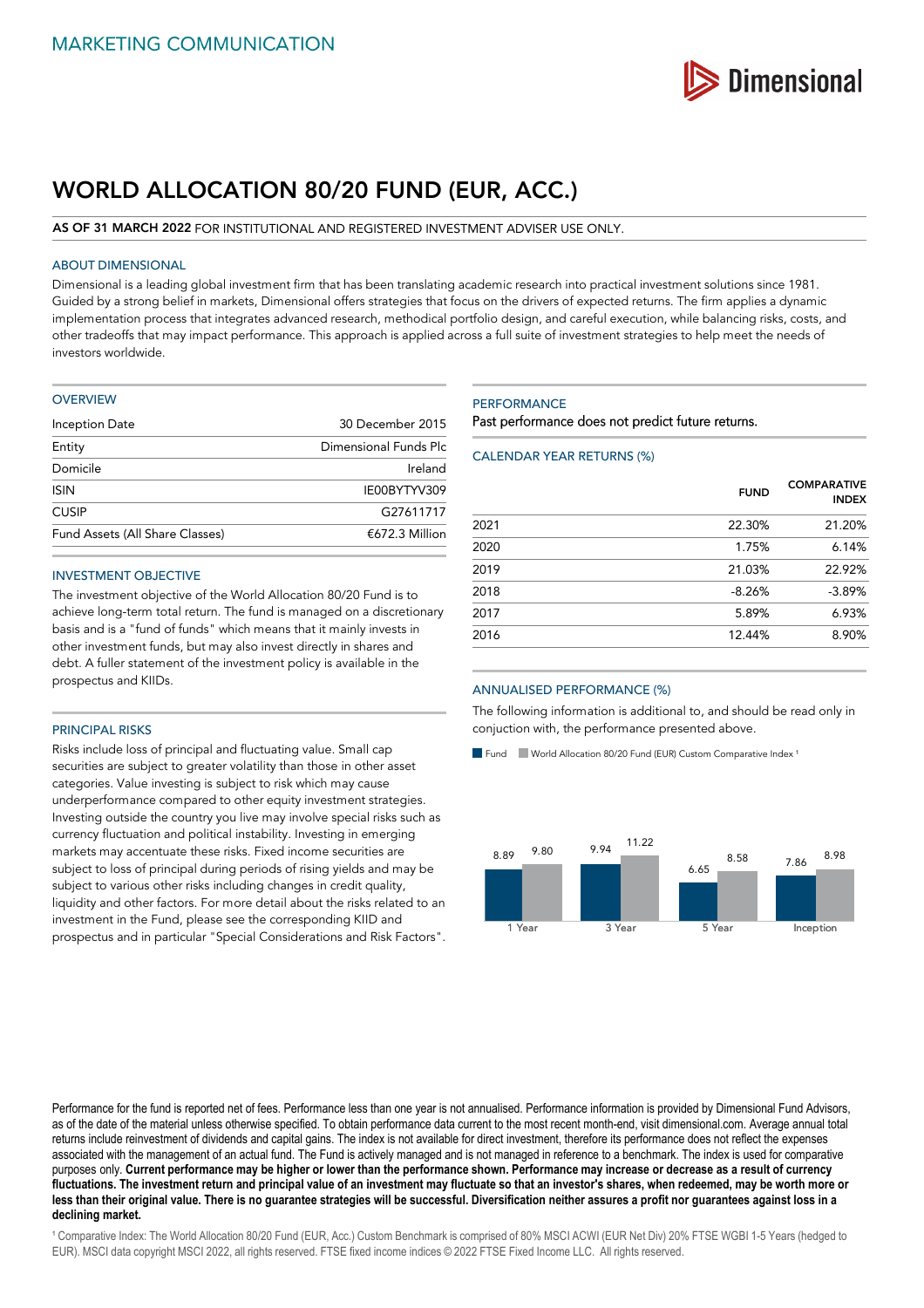# EQUITY CHARACTERISTICS

| 15.256   |
|----------|
| 8.53     |
| €181.141 |
| 2.02     |
|          |

# FIXED INCOME CHARACTERISTICS

| Number of Holdings       | 809   |
|--------------------------|-------|
| Average Maturity (Years) | 5.85  |
| Yield to Maturity        | 2.10% |
| Average Duration (Years) | 5.12  |

# **CHARGES**

| Annual Management Charge  | 0.29% |
|---------------------------|-------|
| Ongoing Charges Figure ** | 0.35% |

The ongoing charges figure shown here is an annualised estimate of the charges as there has been a reasonably significant difference to the last reported ongoing charges figure. The Fund's annual report for each financial year will include detail on the exact charges made. It excludes portfolio transaction costs and performance fees, if any. \*\* As at 1 April 2022